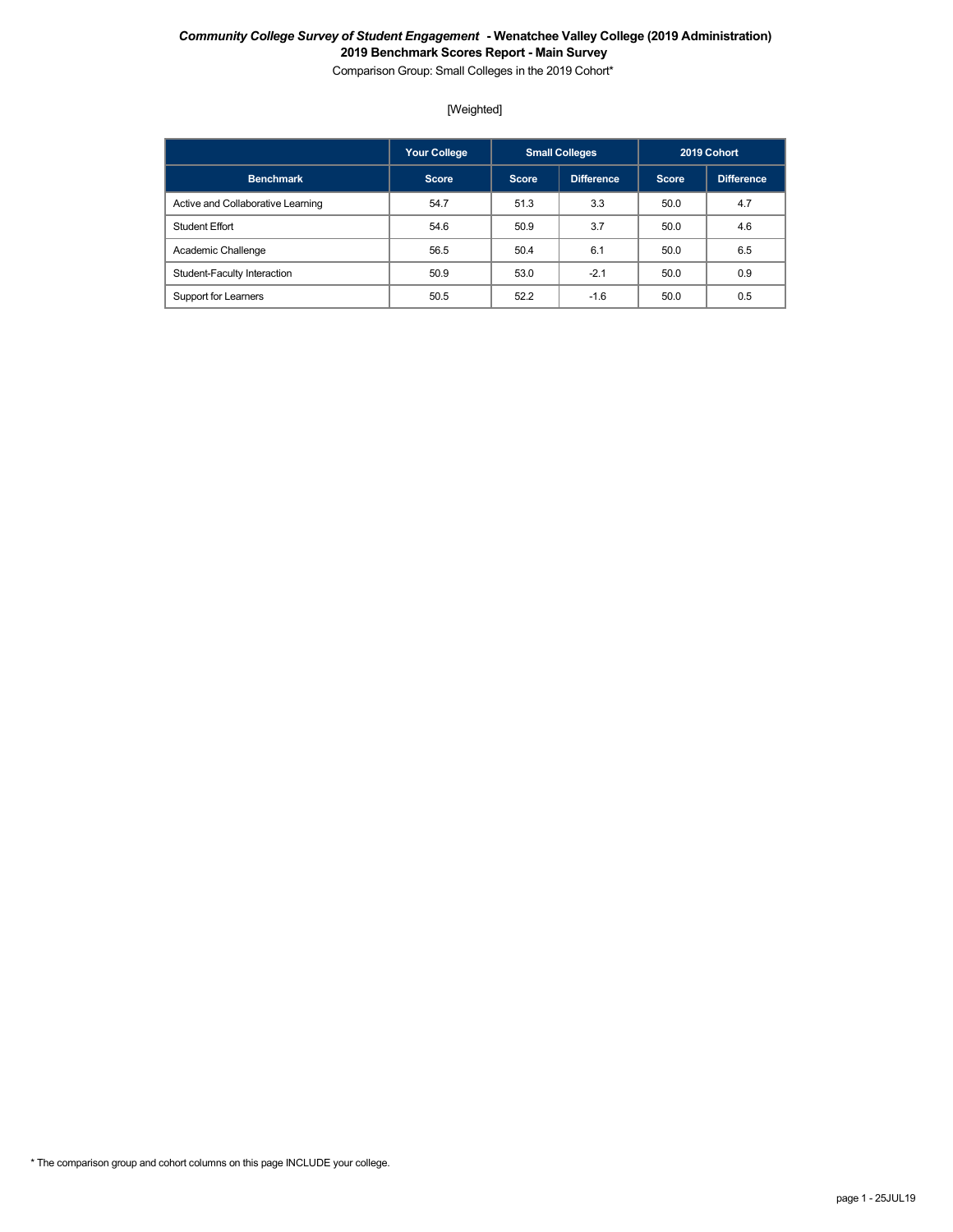Comparison Group: Small Colleges in the 2019 Cohort\*

[Weighted] Active and Collaborative Learning (ACTCOLL)



\* The comparison group and cohort bars on this page INCLUDE your college.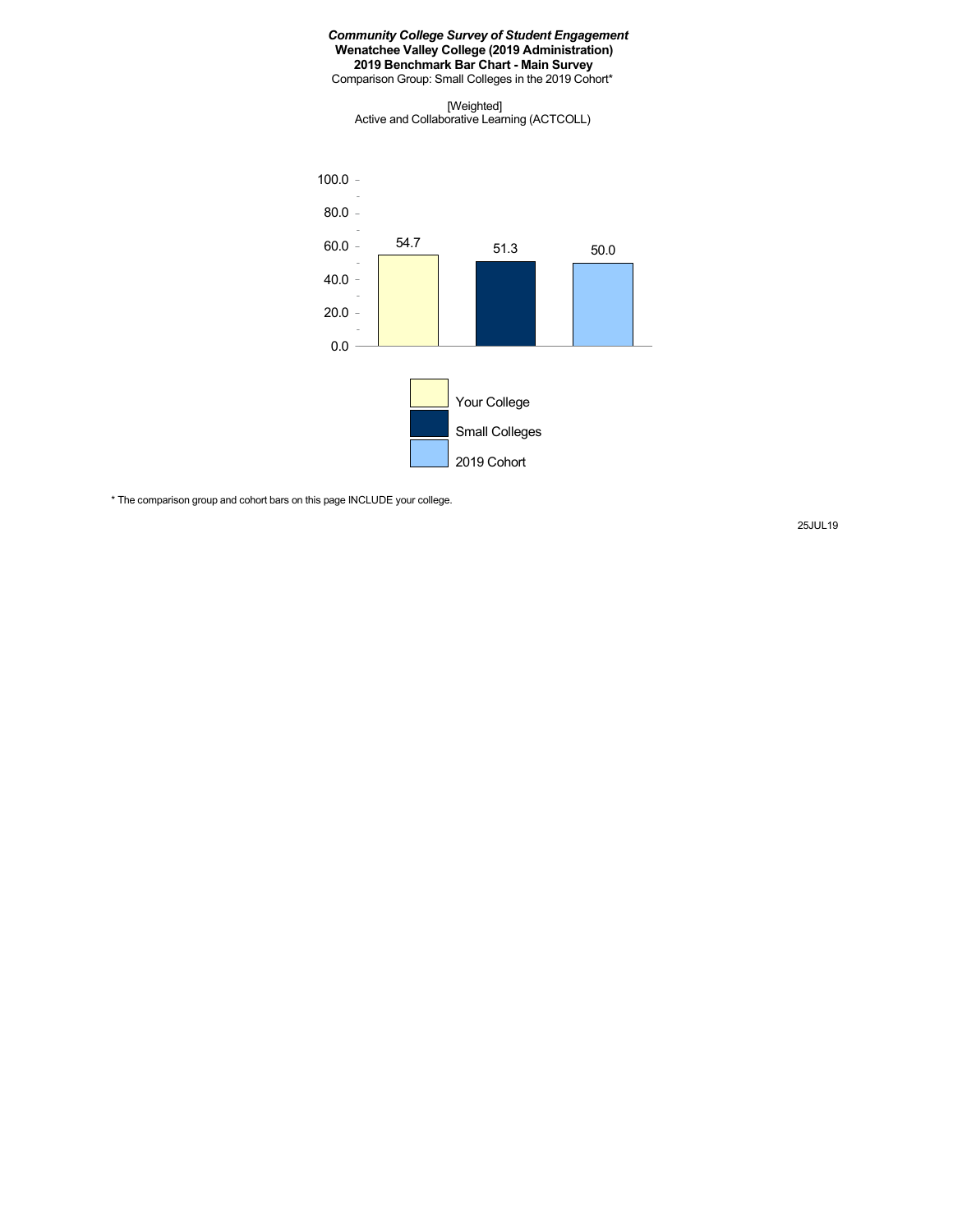Comparison Group: Small Colleges in the 2019 Cohort\*

## [Weighted]

Active and Collaborative Learning (ACTCOLL)

|                                                                                                                                          |                  | Your<br>College | <b>Small Colleges</b> |                         | 2019 Cohort |                         |  |  |  |
|------------------------------------------------------------------------------------------------------------------------------------------|------------------|-----------------|-----------------------|-------------------------|-------------|-------------------------|--|--|--|
| <b>Item</b>                                                                                                                              | Variable         | <b>Mean</b>     | <b>Mean</b>           | <b>Effect</b><br>Size** | <b>Mean</b> | <b>Effect</b><br>Size** |  |  |  |
| Item 4: In your experiences at this college during the current academic year, about how often have you done each of the following?       |                  |                 |                       |                         |             |                         |  |  |  |
| 1 = Never, $2$ = Sometimes, $3$ = Often, $4$ = Very often                                                                                |                  |                 |                       |                         |             |                         |  |  |  |
| 4a. Asked questions in class or contributed to class discussions [ACTCOLL]                                                               | <b>CLOUEST</b>   | 2.89            | 3.00                  |                         | 2.93        |                         |  |  |  |
| 4b. Made a class presentation [ACTCOLL]                                                                                                  | <b>CLPRESEN</b>  | 2.37            | 2.19                  |                         | 2.20        |                         |  |  |  |
| 4f. Worked with other students on projects during class [ACTCOLL]                                                                        | <b>CLASSGRP</b>  | 2.75            | 2.62                  |                         | 2.60        |                         |  |  |  |
| 4g. Worked with classmates outside of class to prepare class assignments<br>[ACTCOLL]                                                    | <b>OCCGRP</b>    | 2.21            | 2.02                  | $0.20**$                | 2.00        | $0.23**$                |  |  |  |
| 4h. Tutored or taught other students (paid or voluntary) [ACTCOLL]                                                                       | <b>TUTOR</b>     | 1.38            | 1.41                  |                         | 1.39        |                         |  |  |  |
| 4. Participated in a community-based project (service-learning activity) as part<br>of a regular course [ACTCOLL]                        | <b>PARTICCBP</b> | 1.48            | 1.42                  |                         | 1.38        |                         |  |  |  |
| 4q. Discussed ideas from your readings or classes with others outside of class<br>(students, family members, co-workers, etc.) [ACTCOLL] | <b>OOCIDEAS</b>  | 2.62            | 2.56                  |                         | 2.54        |                         |  |  |  |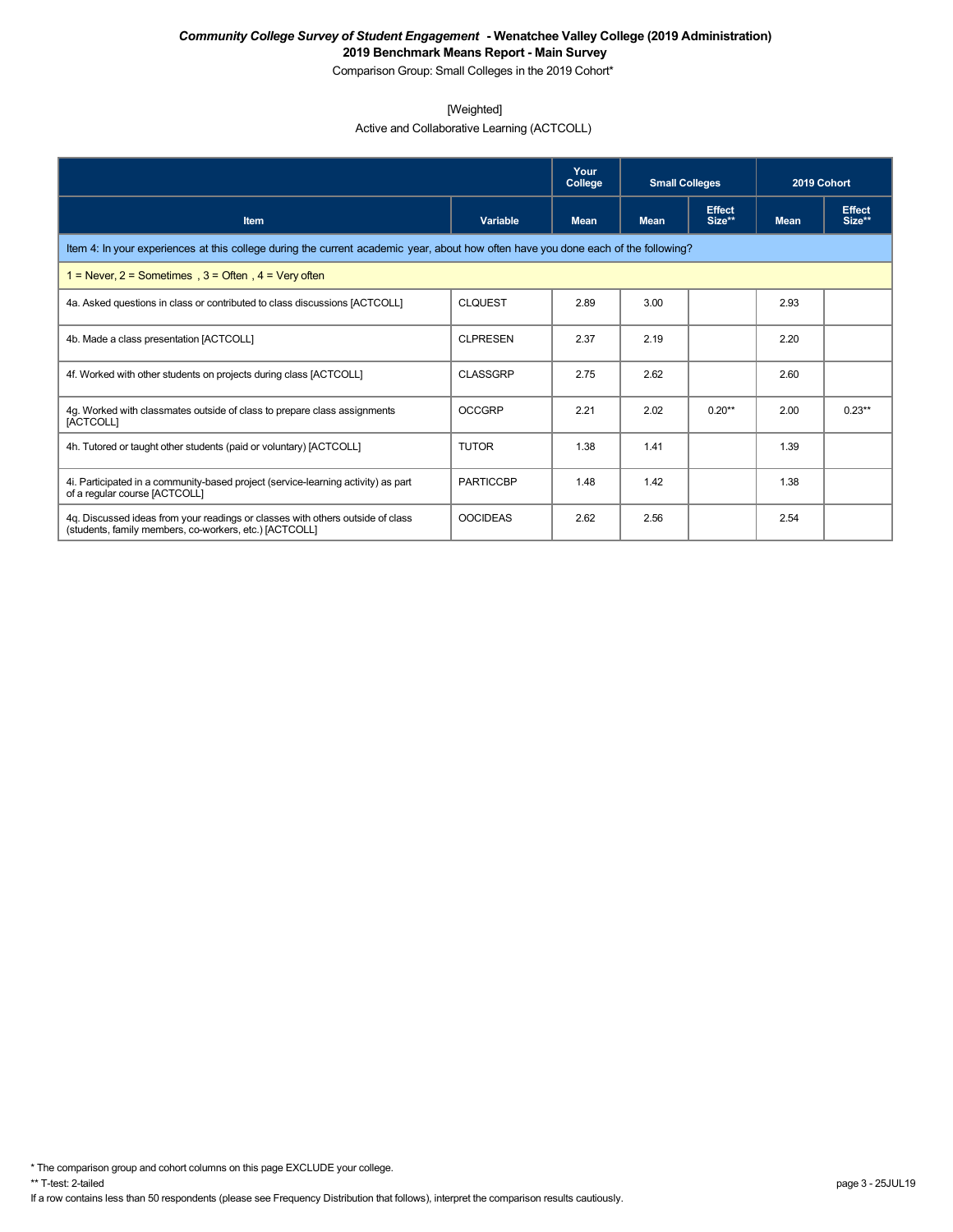**2019 Benchmark Frequency Distributions - Main Survey** Comparison Group: Small Colleges in the 2019 Cohort\*

[Weighted]

Active and Collaborative Learning (ACTCOLL)

|                                                                                         |                  |                                                                                                                                    | <b>Your College</b> |         | <b>Small Colleges</b> |         | 2019 Cohort |         |
|-----------------------------------------------------------------------------------------|------------------|------------------------------------------------------------------------------------------------------------------------------------|---------------------|---------|-----------------------|---------|-------------|---------|
| Item                                                                                    | <b>Variable</b>  | <b>Responses</b>                                                                                                                   | Count               | Percent | Count                 | Percent | Count       | Percent |
|                                                                                         |                  | Item 4: In your experiences at this college during the current academic year, about how often have you done each of the following? |                     |         |                       |         |             |         |
| 4a. Asked questions in class or contributed                                             | <b>CLQUEST</b>   | Never                                                                                                                              | 14                  | 3.1     | 2,556                 | 2.2     | 9,525       | 2.7     |
| to class discussions [ACTCOLL]                                                          |                  | Sometimes                                                                                                                          | 171                 | 36.7    | 33,246                | 28.6    | 110,786     | 31.7    |
|                                                                                         |                  | Often                                                                                                                              | 131                 | 28.2    | 41,982                | 36.2    | 122,324     | 35.1    |
|                                                                                         |                  | Very often                                                                                                                         | 149                 | 32.0    | 38,323                | 33.0    | 106,323     | 30.5    |
|                                                                                         |                  | Total                                                                                                                              | 465                 | 100.0   | 116,107               | 100.0   | 348,958     | 100.0   |
| 4b. Made a class presentation [ACTCOLL]                                                 | <b>CLPRESEN</b>  | Never                                                                                                                              | 70                  | 15.1    | 30,492                | 26.4    | 87,464      | 25.2    |
|                                                                                         |                  | Sometimes                                                                                                                          | 212                 | 45.7    | 46,003                | 39.8    | 140,148     | 40.3    |
|                                                                                         |                  | Often                                                                                                                              | 124                 | 26.6    | 26,446                | 22.9    | 81,928      | 23.6    |
|                                                                                         |                  | Very often                                                                                                                         | 59                  | 12.7    | 12,735                | 11.0    | 38,015      | 10.9    |
|                                                                                         |                  | Total                                                                                                                              | 465                 | 100.0   | 115,675               | 100.0   | 347,554     | 100.0   |
| 4f. Worked with other students on projects<br>during class [ACTCOLL]                    | <b>CLASSGRP</b>  | Never                                                                                                                              | 23                  | 5.0     | 12,625                | 11.0    | 38,406      | 11.1    |
|                                                                                         |                  | Sometimes                                                                                                                          | 166                 | 36.1    | 40,737                | 35.5    | 124,745     | 36.2    |
|                                                                                         |                  | Often                                                                                                                              | 174                 | 37.6    | 39,287                | 34.2    | 117,865     | 34.2    |
|                                                                                         |                  | Very often                                                                                                                         | 98                  | 21.3    | 22,064                | 19.2    | 63,610      | 18.5    |
|                                                                                         |                  | Total                                                                                                                              | 461                 | 100.0   | 114,713               | 100.0   | 344,626     | 100.0   |
| 4q. Worked with classmates outside of class<br>to prepare class assignments [ACTCOLL]   | <b>OCCGRP</b>    | Never                                                                                                                              | 114                 | 24.6    | 40,323                | 35.1    | 123,008     | 35.6    |
|                                                                                         |                  | Sometimes                                                                                                                          | 190                 | 41.0    | 42,606                | 37.1    | 130,749     | 37.9    |
|                                                                                         |                  | Often                                                                                                                              | 105                 | 22.6    | 21,290                | 18.5    | 61,514      | 17.8    |
|                                                                                         |                  | Very often                                                                                                                         | 54                  | 11.7    | 10,698                | 9.3     | 30,116      | 8.7     |
|                                                                                         |                  | Total                                                                                                                              | 463                 | 100.0   | 114,917               | 100.0   | 345,386     | 100.0   |
| 4h. Tutored or taught other students (paid<br>or voluntary) [ACTCOLL]                   | <b>TUTOR</b>     | Never                                                                                                                              | 336                 | 73.3    | 82,274                | 71.5    | 251,385     | 72.8    |
|                                                                                         |                  | Sometimes                                                                                                                          | 88                  | 19.2    | 22,062                | 19.2    | 64,183      | 18.6    |
|                                                                                         |                  | Often                                                                                                                              | 17                  | 3.6     | 6,843                 | 5.9     | 19,016      | 5.5     |
|                                                                                         |                  | Very often                                                                                                                         | 18                  | 3.9     | 3,895                 | 3.4     | 10,889      | 3.2     |
|                                                                                         |                  | Total                                                                                                                              | 458                 | 100.0   | 115,073               | 100.0   | 345,473     | 100.0   |
| 4i. Participated in a community-based<br>project (service-learning activity) as part of | <b>PARTICCBP</b> | Never                                                                                                                              | 304                 | 66.0    | 82,585                | 71.6    | 255,003     | 73.6    |
| a regular course [ACTCOLL]                                                              |                  | Sometimes                                                                                                                          | 112                 | 24.3    | 21,578                | 18.7    | 60,437      | 17.5    |
|                                                                                         |                  | Often                                                                                                                              | 27                  | 5.8     | 7,253                 | 6.3     | 20,232      | 5.8     |
|                                                                                         |                  | Very often                                                                                                                         | 18                  | 4.0     | 3,947                 | 3.4     | 10,661      | 3.1     |
|                                                                                         |                  | Total                                                                                                                              | 461                 | 100.0   | 115,364               | 100.0   | 346,334     | 100.0   |
| 4q. Discussed ideas from your readings or<br>classes with others outside of class       | <b>OOCIDEAS</b>  | Never                                                                                                                              | 61                  | 13.3    | 15,960                | 13.9    | 49,495      | 14.3    |
| (students, family members, co-workers, etc.)<br>[ACTCOLL]                               |                  | Sometimes                                                                                                                          | 160                 | 34.5    | 42,465                | 36.9    | 128,567     | 37.2    |
|                                                                                         |                  | Often                                                                                                                              | 135                 | 29.1    | 33,580                | 29.1    | 98.479      | 28.5    |
|                                                                                         |                  | Very often                                                                                                                         | 107                 | 23.2    | 23,200                | 20.1    | 69,436      | 20.1    |
|                                                                                         |                  | <b>Total</b>                                                                                                                       | 463                 | 100.0   | 115,204               | 100.0   | 345,978     | 100.0   |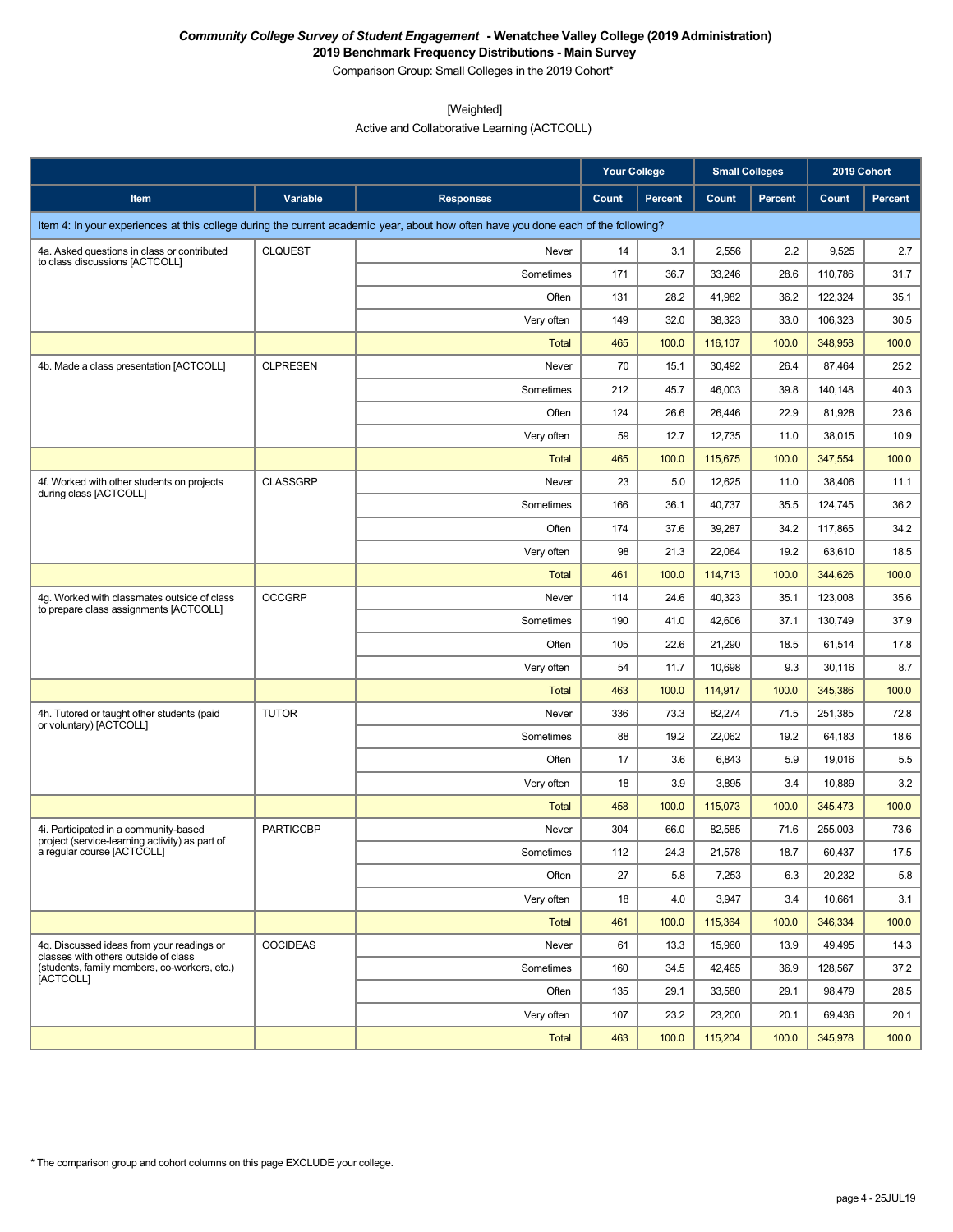Comparison Group: Small Colleges in the 2019 Cohort\*





\* The comparison group and cohort bars on this page INCLUDE your college.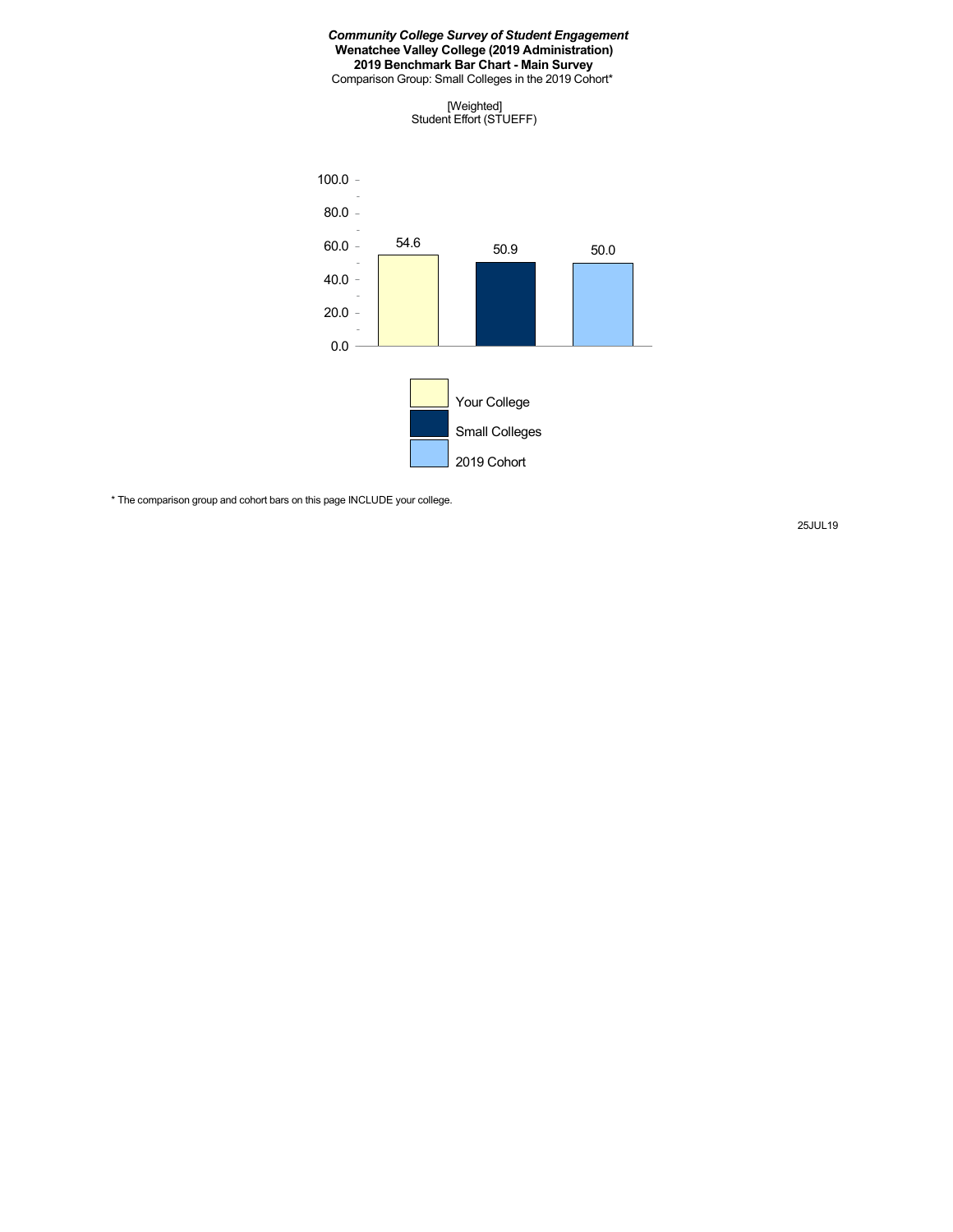Comparison Group: Small Colleges in the 2019 Cohort\*

## [Weighted]

# Student Effort (STUEFF)

|                                                                                                                                    |                  | Your<br>College | <b>Small Colleges</b> |                         | 2019 Cohort |                         |  |  |  |
|------------------------------------------------------------------------------------------------------------------------------------|------------------|-----------------|-----------------------|-------------------------|-------------|-------------------------|--|--|--|
| <b>Item</b>                                                                                                                        | <b>Variable</b>  | <b>Mean</b>     | <b>Mean</b>           | <b>Effect</b><br>Size** | <b>Mean</b> | <b>Effect</b><br>Size** |  |  |  |
| Item 4: In your experiences at this college during the current academic year, about how often have you done each of the following? |                  |                 |                       |                         |             |                         |  |  |  |
| 1 = Never, $2$ = Sometimes, $3$ = Often, $4$ = Very often                                                                          |                  |                 |                       |                         |             |                         |  |  |  |
| 4c. Prepared two or more drafts of a paper or assignment before turning it in<br>[STUEFF]                                          | <b>REWROPAP</b>  | 2.63            | 2.50                  |                         | 2.52        |                         |  |  |  |
| 4d. Worked on a paper or project that required integrating ideas or information<br>from various sources [STUEFF]                   | <b>INTEGRAT</b>  | 3.00            | 2.85                  |                         | 2.88        |                         |  |  |  |
| 4e. Come to class without completing readings or assignments [STUEFF]                                                              | <b>CLUNPREP</b>  | 1.93            | 1.82                  |                         | 1.85        |                         |  |  |  |
| Item 6: During the current academic year, how much reading and writing have you done at this college?                              |                  |                 |                       |                         |             |                         |  |  |  |
| $0 =$ None, $1 = 1-4$ , $2 = 5-10$ , $3 = 11-20$ , $4 =$ More than 20                                                              |                  |                 |                       |                         |             |                         |  |  |  |
| 6b. Number of books read on your own (not assigned) for personal enjoyment<br>or academic enrichment ISTUEFFI                      | <b>BKREADOWN</b> | 0.92            | 0.95                  |                         | 0.97        |                         |  |  |  |
| Item 10: About how many hours do you spend in a typical 7-day week doing each of the following?                                    |                  |                 |                       |                         |             |                         |  |  |  |
| $0 =$ None, 1 = 1–5, 2 = 6–10, 3 = 11–20, 4 = 21–30, 5 = More than 30                                                              |                  |                 |                       |                         |             |                         |  |  |  |
| 10a. Preparing for class (studying, reading, writing, rehearsing, doing<br>homework, etc.) [STUEFF]                                | ACADPR01         | 2.37            | 2.00                  | $0.32**$                | 2.00        | $0.34**$                |  |  |  |
| Item 12.1: How often have you used the following services during the current academic year?                                        |                  |                 |                       |                         |             |                         |  |  |  |
| $0 =$ Never, 1 = 1 time, 2 = 2–4 times, 3 = 5 or more times                                                                        |                  |                 |                       |                         |             |                         |  |  |  |
| 12.1d. Peer or other tutoring [STUEFF]                                                                                             | <b>FREQTUTOR</b> | 0.79            | 0.73                  |                         | 0.74        |                         |  |  |  |
| 12.1e. Skill labs (writing, math, etc.) [STUEFF]                                                                                   | <b>FREQLAB</b>   | 0.95            | 0.99                  |                         | 0.92        |                         |  |  |  |
| 12.1h. Computer lab [STUEFF]                                                                                                       | <b>FREQCOMLB</b> | 1.75            | 1.53                  |                         | 1.45        | $0.24***$               |  |  |  |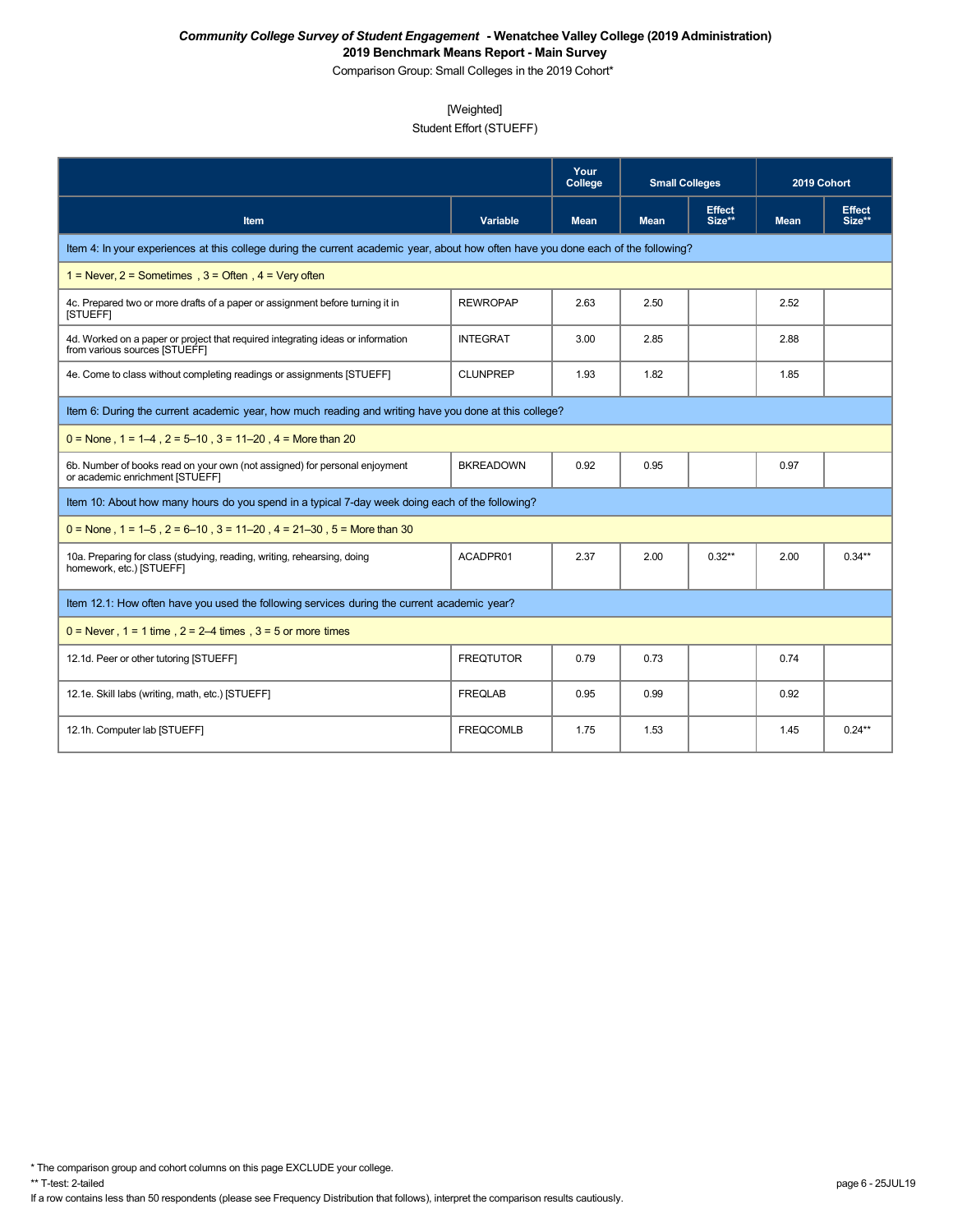Comparison Group: Small Colleges in the 2019 Cohort\*

## [Weighted]

Student Effort (STUEFF)

|                                                                                                       |                  |                                                                                                                                    | <b>Your College</b> |                | <b>Small Colleges</b> |                |         | 2019 Cohort |
|-------------------------------------------------------------------------------------------------------|------------------|------------------------------------------------------------------------------------------------------------------------------------|---------------------|----------------|-----------------------|----------------|---------|-------------|
| Item                                                                                                  | Variable         | <b>Responses</b>                                                                                                                   | Count               | <b>Percent</b> | Count                 | <b>Percent</b> | Count   | Percent     |
|                                                                                                       |                  | Item 4: In your experiences at this college during the current academic year, about how often have you done each of the following? |                     |                |                       |                |         |             |
| 4c. Prepared two or more drafts of a paper                                                            | <b>REWROPAP</b>  | Never                                                                                                                              | 66                  | 14.3           | 23,269                | 20.2           | 68,149  | 19.7        |
| or assignment before turning it in [STUEFF]                                                           |                  | Sometimes                                                                                                                          | 144                 | 31.0           | 34,592                | 30.0           | 102,446 | 29.6        |
|                                                                                                       |                  | Often                                                                                                                              | 150                 | 32.3           | 33,868                | 29.4           | 103,178 | 29.8        |
|                                                                                                       |                  | Very often                                                                                                                         | 104                 | 22.4           | 23,389                | 20.3           | 72,142  | 20.9        |
|                                                                                                       |                  | Total                                                                                                                              | 464                 | 100.0          | 115,119               | 100.0          | 345,915 | 100.0       |
| 4d. Worked on a paper or project that<br>required integrating ideas or information                    | <b>INTEGRAT</b>  | Never                                                                                                                              | 21                  | 4.5            | 10,728                | 9.3            | 30,933  | 8.9         |
| from various sources [STUEFF]                                                                         |                  | Sometimes                                                                                                                          | 106                 | 22.7           | 28,982                | 25.1           | 83,876  | 24.2        |
|                                                                                                       |                  | Often                                                                                                                              | 193                 | 41.4           | 42,566                | 36.9           | 129,236 | 37.3        |
|                                                                                                       |                  | Very often                                                                                                                         | 147                 | 31.5           | 33,196                | 28.7           | 102,741 | 29.6        |
|                                                                                                       |                  | <b>Total</b>                                                                                                                       | 467                 | 100.0          | 115,472               | 100.0          | 346,786 | 100.0       |
| 4e. Come to class without completing<br>readings or assignments [STUEFF]                              | <b>CLUNPREP</b>  | Never                                                                                                                              | 139                 | 29.8           | 41,260                | 35.8           | 117,639 | 34.0        |
|                                                                                                       |                  | Sometimes                                                                                                                          | 254                 | 54.5           | 58,106                | 50.4           | 178,106 | 51.4        |
|                                                                                                       |                  | Often                                                                                                                              | 40                  | 8.6            | 10,993                | 9.5            | 34,894  | 10.1        |
|                                                                                                       |                  | Very often                                                                                                                         | 33                  | 7.1            | 4,924                 | 4.3            | 15,573  | 4.5         |
|                                                                                                       |                  | Total                                                                                                                              | 466                 | 100.0          | 115,284               | 100.0          | 346,212 | 100.0       |
| Item 6: During the current academic year, how much reading and writing have you done at this college? |                  |                                                                                                                                    |                     |                |                       |                |         |             |
| 6b. Number of books read on your own (not<br>assigned) for personal enjoyment or                      | <b>BKREADOWN</b> | None                                                                                                                               | 179                 | 38.8           | 42,764                | 37.4           | 123,174 | 35.9        |
| academic enrichment [STUEFF]                                                                          |                  | $1 - 4$                                                                                                                            | 192                 | 41.5           | 48,735                | 42.6           | 151,376 | 44.1        |
|                                                                                                       |                  | $5 - 10$                                                                                                                           | 58                  | 12.5           | 13,214                | 11.5           | 40,237  | 11.7        |
|                                                                                                       |                  | $11 - 20$                                                                                                                          | 15                  | 3.3            | 5,102                 | 4.5            | 15,201  | 4.4         |
|                                                                                                       |                  | More than 20                                                                                                                       | 18                  | 3.9            | 4,622                 | 4.0            | 13,551  | 3.9         |
|                                                                                                       |                  | <b>Total</b>                                                                                                                       | 462                 | 100.0          | 114,436               | 100.0          | 343,539 | 100.0       |
| Item 10: About how many hours do you spend in a typical 7-day week doing each of the following?       |                  |                                                                                                                                    |                     |                |                       |                |         |             |
| 10a. Preparing for class (studying, reading,                                                          | ACADPR01         | None                                                                                                                               | 12                  | 2.6            | 2,073                 | 1.8            | 5,414   | 1.6         |
| writing, rehearsing, doing homework, etc.)<br>[STUEFF]                                                |                  | $1 - 5$                                                                                                                            | 119                 | 25.7           | 46,032                | 40.2           | 136,527 | 39.7        |
|                                                                                                       |                  | $6 - 10$                                                                                                                           | 148                 | 31.9           | 33,070                | 28.9           | 102,941 | 30.0        |
|                                                                                                       |                  | $11 - 20$                                                                                                                          | 97                  | 20.8           | 20,757                | 18.1           | 63,181  | 18.4        |
|                                                                                                       |                  | $21 - 30$                                                                                                                          | 44                  | 9.6            | 7,900                 | 6.9            | 22,927  | 6.7         |
|                                                                                                       |                  | More than 30                                                                                                                       | 44                  | 9.4            | 4,710                 | 4.1            | 12,478  | 3.6         |
|                                                                                                       |                  | <b>Total</b>                                                                                                                       | 464                 | 100.0          | 114,543               | 100.0          | 343,468 | 100.0       |
| Item 12.1: How often have you used the following services during the current academic year?           |                  |                                                                                                                                    |                     |                |                       |                |         |             |
| 12.1d. Peer or other tutoring [STUEFF]                                                                | <b>FREQTUTOR</b> | Never                                                                                                                              | 265                 | 59.5           | 69,896                | 63.1           | 207,598 | 62.5        |
|                                                                                                       |                  | 1 time                                                                                                                             | 59                  | 13.2           | 13,041                | 11.8           | 38,993  | 11.7        |
|                                                                                                       |                  | 2-4 times                                                                                                                          | 73                  | 16.4           | 15,886                | 14.3           | 48,283  | 14.5        |
|                                                                                                       |                  | 5 or more times                                                                                                                    | 48                  | 10.8           | 11,972                | 10.8           | 37,280  | 11.2        |
|                                                                                                       |                  | <b>Total</b>                                                                                                                       | 445                 | 100.0          | 110,793               | 100.0          | 332,155 | 100.0       |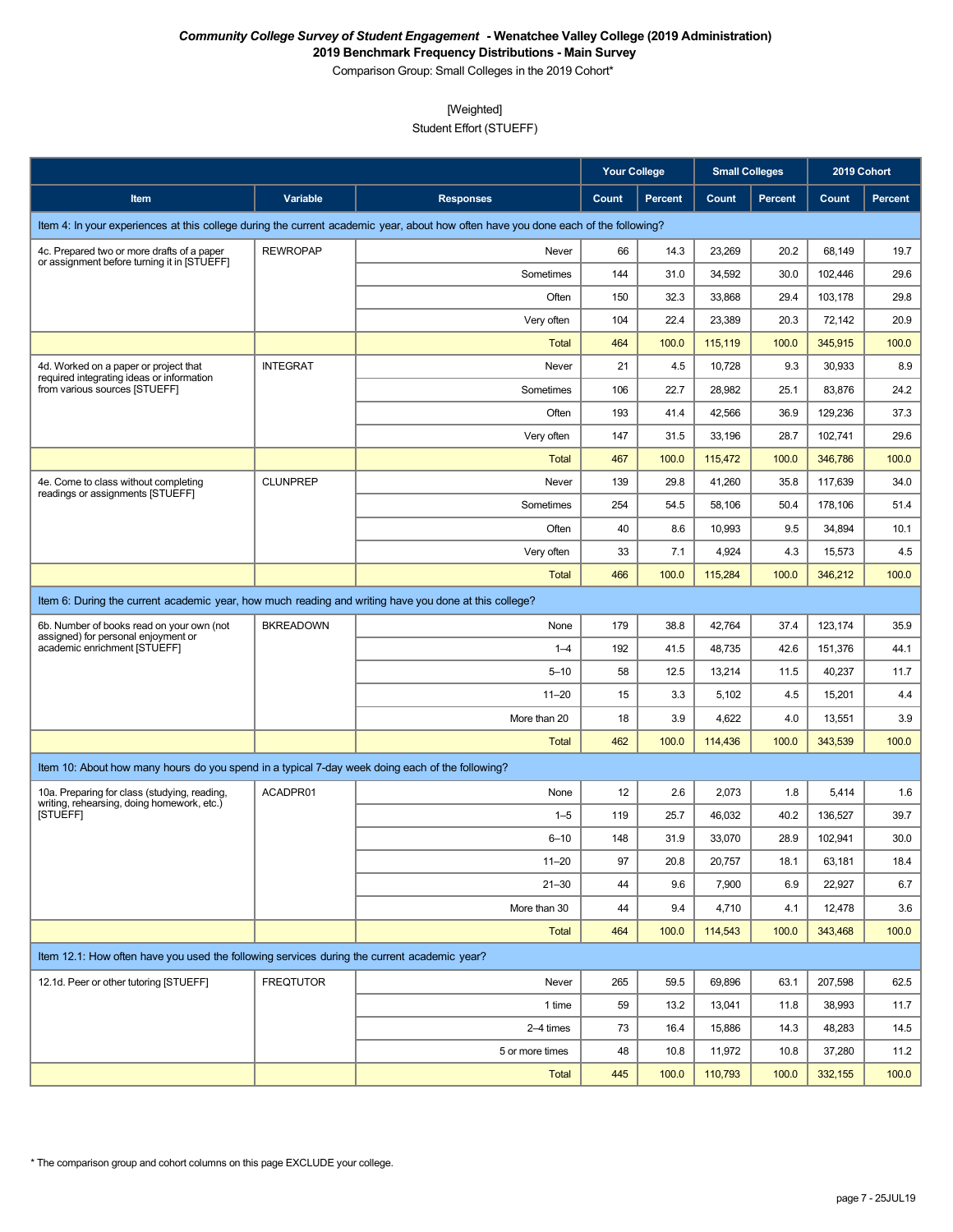Comparison Group: Small Colleges in the 2019 Cohort\*

## [Weighted]

Student Effort (STUEFF)

|                                                                                             |                  |                  | <b>Your College</b> |                | <b>Small Colleges</b> |         | 2019 Cohort |         |
|---------------------------------------------------------------------------------------------|------------------|------------------|---------------------|----------------|-----------------------|---------|-------------|---------|
| <b>Item</b>                                                                                 | Variable         | <b>Responses</b> | Count               | <b>Percent</b> | Count                 | Percent | Count       | Percent |
| Item 12.1: How often have you used the following services during the current academic year? |                  |                  |                     |                |                       |         |             |         |
| 12.1e. Skill labs (writing, math, etc.)<br><b>ISTUEFFI</b>                                  | <b>FREQLAB</b>   | Never            | 233                 | 52.3           | 59,962                | 54.2    | 187,340     | 56.5    |
|                                                                                             |                  | 1 time           | 68                  | 15.2           | 11,839                | 10.7    | 36,224      | 10.9    |
|                                                                                             |                  | 2–4 times        | 78                  | 17.6           | 19,270                | 17.4    | 55,260      | 16.7    |
|                                                                                             |                  | 5 or more times  | 66                  | 14.8           | 19,548                | 17.7    | 52,732      | 15.9    |
|                                                                                             |                  | Total            | 445                 | 100.0          | 110,619               | 100.0   | 331,556     | 100.0   |
| 12.1h. Computer lab [STUEFF]                                                                | <b>FREQCOMLB</b> | Never            | 125                 | 28.1           | 38,314                | 34.6    | 123,125     | 37.1    |
|                                                                                             |                  | 1 time           | 36                  | 8.0            | 12,367                | 11.2    | 38,258      | 11.5    |
|                                                                                             |                  | 2–4 times        | 110                 | 24.7           | 23,463                | 21.2    | 69,343      | 20.9    |
|                                                                                             |                  | 5 or more times  | 174                 | 39.2           | 36,614                | 33.1    | 101,245     | 30.5    |
|                                                                                             |                  | <b>Total</b>     | 445                 | 100.0          | 110,758               | 100.0   | 331,971     | 100.0   |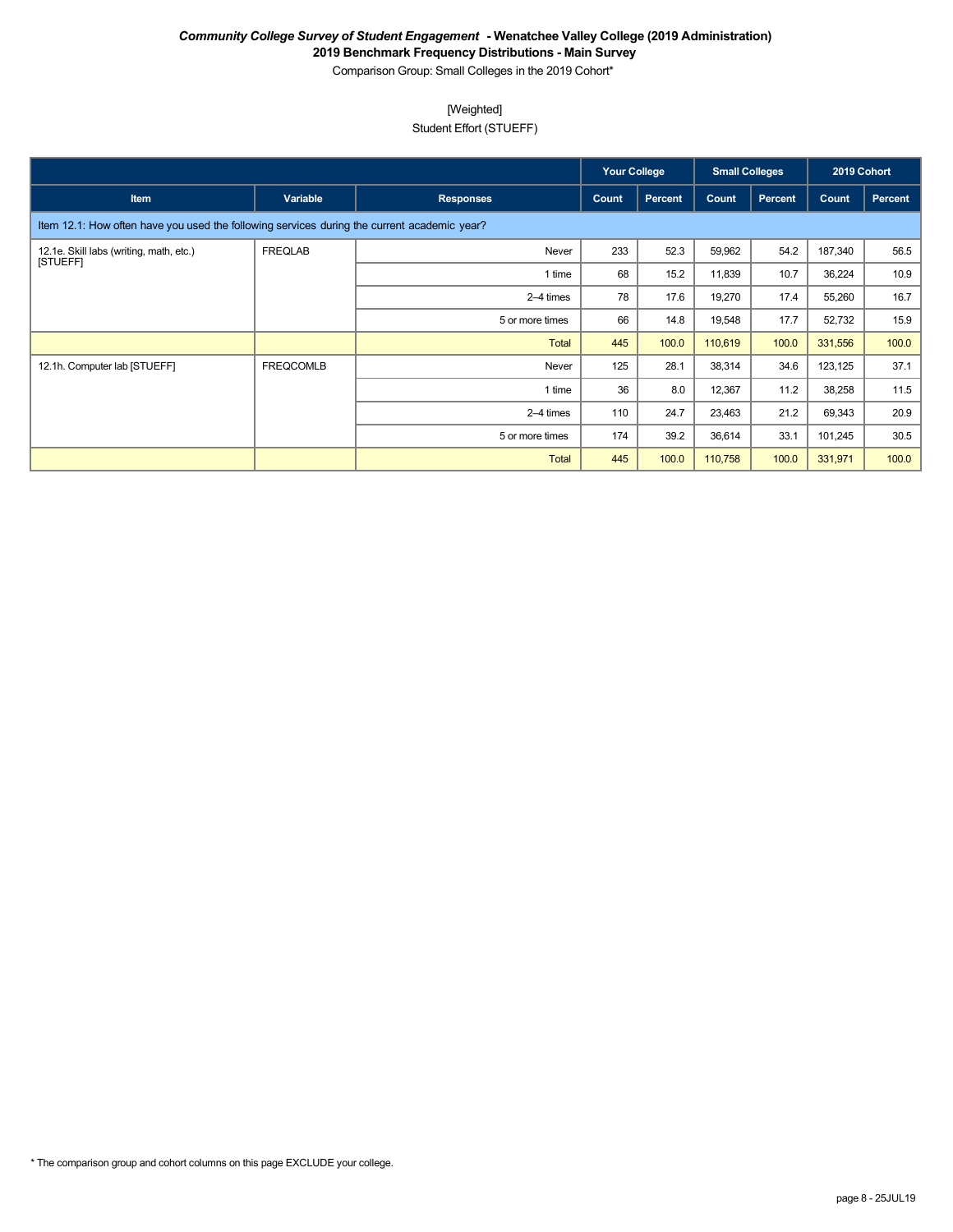Comparison Group: Small Colleges in the 2019 Cohort\*

[Weighted] Academic Challenge (ACCHALL)



\* The comparison group and cohort bars on this page INCLUDE your college.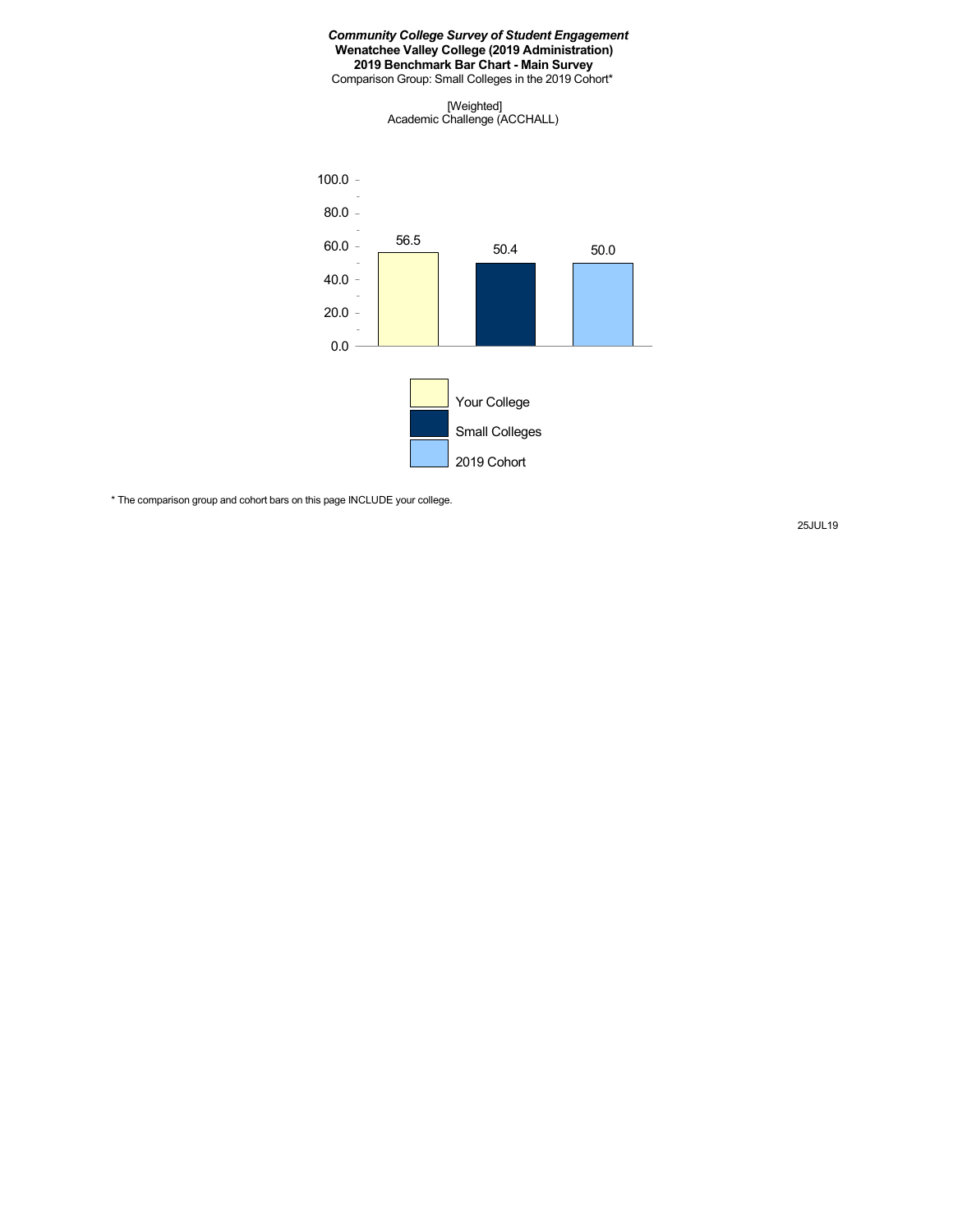Comparison Group: Small Colleges in the 2019 Cohort\*

## [Weighted]

Academic Challenge (ACCHALL)

|                                                                                                                                                                 |                    | Your<br>College | <b>Small Colleges</b> |                         | 2019 Cohort |                         |
|-----------------------------------------------------------------------------------------------------------------------------------------------------------------|--------------------|-----------------|-----------------------|-------------------------|-------------|-------------------------|
| Item                                                                                                                                                            | Variable           | <b>Mean</b>     | <b>Mean</b>           | <b>Effect</b><br>Size** | <b>Mean</b> | <b>Effect</b><br>Size** |
| Item 4: In your experiences at this college during the current academic year, about how often have you done each of the following?                              |                    |                 |                       |                         |             |                         |
| 1 = Never, $2$ = Sometimes, $3$ = Often, $4$ = Very often                                                                                                       |                    |                 |                       |                         |             |                         |
| 4o. Worked harder than you thought you could to meet an instructor's<br>standards or expectations [ACCHALL]                                                     | <b>WORKHARD</b>    | 2.82            | 2.66                  |                         | 2.63        | $0.21**$                |
| Item 5: During the current academic year, how much has your coursework at this college emphasized the following mental activities?                              |                    |                 |                       |                         |             |                         |
| 1 = Very little, $2 =$ Some, $3 =$ Quite a bit, $4 =$ Very much                                                                                                 |                    |                 |                       |                         |             |                         |
| 5b. Analyzing the basic elements of an idea, experience, or theory [ACCHALL]                                                                                    | ANALYZE            | 2.97            | 2.90                  |                         | 2.93        |                         |
| 5c. Forming a new idea or understanding from various pieces of information<br>[ACCHALL]                                                                         | <b>NEWIDEAS</b>    | 3.03            | 2.89                  |                         | 2.89        |                         |
| 5d. Making judgements about the value or soundness of information,<br>arguments, or methods [ACCHALL]                                                           | <b>EVALUATE</b>    | 2.70            | 2.66                  |                         | 2.66        |                         |
| 5e. Applying theories or concepts to practical problems or in new situations<br>[ACCHALL]                                                                       | <b>APPLYING</b>    | 2.89            | 2.78                  |                         | 2.76        |                         |
| 5f. Using information you have read or heard to perform a new skill [ACCHALL]                                                                                   | <b>PERFORM</b>     | 2.98            | 2.92                  |                         | 2.88        |                         |
| Item 6: During the current academic year, how much reading and writing have you done at this college?                                                           |                    |                 |                       |                         |             |                         |
| $0 =$ None, 1 = 1–4, 2 = 5–10, 3 = 11–20, 4 = More than 20                                                                                                      |                    |                 |                       |                         |             |                         |
| 6a. Number of assigned textbooks, manuals, books, or packets of course<br>readings [ACCHALL]                                                                    | <b>ASSIGREAD</b>   | 2.29            | 2.07                  |                         | 2.04        | $0.22**$                |
| 6c. Number of written papers or reports of any length [ACCHALL]                                                                                                 | <b>NUMPAPRRPTS</b> | 2.24            | 1.81                  | $0.38**$                | 1.82        | $0.38**$                |
| Item 7                                                                                                                                                          |                    |                 |                       |                         |             |                         |
| 1 = Extremely easy, 2 = (2), 3 = (3), 4 = (4), 5 = (5), 6 = (6), 7 = Extremely challenging                                                                      |                    |                 |                       |                         |             |                         |
| 7. Mark the response that best represents the extent to which your examinations<br>during the current academic year have challenged you to do your best work at | <b>CHALNGXAM</b>   | 5.09            | 4.93                  |                         | 4.89        |                         |
| Item 9: How much does this college emphasize the following?                                                                                                     |                    |                 |                       |                         |             |                         |
| 1 = Very little, $2 =$ Some, $3 =$ Quite a bit, $4 =$ Very much                                                                                                 |                    |                 |                       |                         |             |                         |
| 9a. Encouraging you to spend significant amounts of time studying [ACCHALL]                                                                                     | <b>ENVSCHOL</b>    | 3.12            | 3.04                  |                         | 3.03        |                         |

\* The comparison group and cohort columns on this page EXCLUDE your college.

If a row contains less than 50 respondents (please see Frequency Distribution that follows), interpret the comparison results cautiously.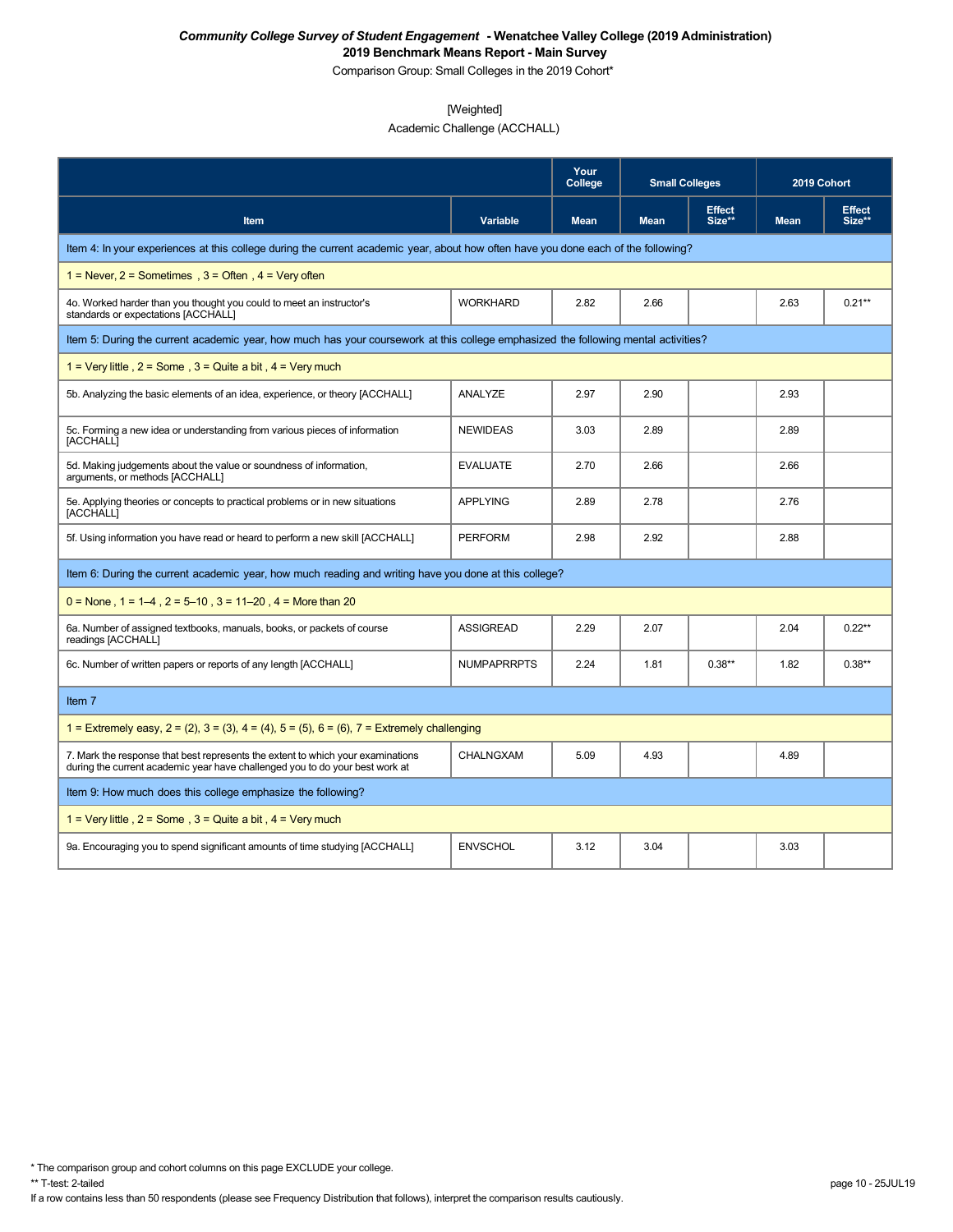**2019 Benchmark Frequency Distributions - Main Survey**

Comparison Group: Small Colleges in the 2019 Cohort\*

### [Weighted]

Academic Challenge (ACCHALL)

|                                                                                                          |                  |                                                                                                                                    | <b>Your College</b> |                | <b>Small Colleges</b> |                | 2019 Cohort |                |
|----------------------------------------------------------------------------------------------------------|------------------|------------------------------------------------------------------------------------------------------------------------------------|---------------------|----------------|-----------------------|----------------|-------------|----------------|
| Item                                                                                                     | Variable         | <b>Responses</b>                                                                                                                   | Count               | <b>Percent</b> | Count                 | <b>Percent</b> | Count       | <b>Percent</b> |
|                                                                                                          |                  | Item 4: In your experiences at this college during the current academic year, about how often have you done each of the following? |                     |                |                       |                |             |                |
| 4o. Worked harder than you thought you                                                                   | <b>WORKHARD</b>  | Never                                                                                                                              | 27                  | 6.0            | 10,216                | 8.9            | 33,504      | 9.7            |
| could to meet an instructor's standards or<br>expectations [ACCHALL]                                     |                  | Sometimes                                                                                                                          | 148                 | 32.2           | 41,247                | 35.8           | 126,222     | 36.5           |
|                                                                                                          |                  | Often                                                                                                                              | 163                 | 35.6           | 40,857                | 35.4           | 120,859     | 34.9           |
|                                                                                                          |                  | Very often                                                                                                                         | 121                 | 26.3           | 22,958                | 19.9           | 65,485      | 18.9           |
|                                                                                                          |                  | Total                                                                                                                              | 459                 | 100.0          | 115,278               | 100.0          | 346,071     | 100.0          |
|                                                                                                          |                  | Item 5: During the current academic year, how much has your coursework at this college emphasized the following mental activities? |                     |                |                       |                |             |                |
| 5b. Analyzing the basic elements of an idea,                                                             | ANALYZE          | Very little                                                                                                                        | 22                  | 4.7            | 5,232                 | 4.5            | 15,031      | 4.3            |
| experience, or theory [ACCHALL]                                                                          |                  | Some                                                                                                                               | 110                 | 23.7           | 30,977                | 26.9           | 89,015      | 25.7           |
|                                                                                                          |                  | Quite a bit                                                                                                                        | 191                 | 41.0           | 49,140                | 42.6           | 148,952     | 43.0           |
|                                                                                                          |                  | Very much                                                                                                                          | 143                 | 30.6           | 29,966                | 26.0           | 93,275      | 26.9           |
|                                                                                                          |                  | Total                                                                                                                              | 466                 | 100.0          | 115,316               | 100.0          | 346,272     | 100.0          |
| 5c. Forming a new idea or understanding<br>from various pieces of information                            | <b>NEWIDEAS</b>  | Very little                                                                                                                        | 15                  | 3.2            | 5,868                 | 5.1            | 17,809      | 5.2            |
| [ACCHALL]                                                                                                |                  | Some                                                                                                                               | 112                 | 24.2           | 31,587                | 27.5           | 93,420      | 27.1           |
|                                                                                                          |                  | Quite a bit                                                                                                                        | 182                 | 39.5           | 47,158                | 41.1           | 141,279     | 41.0           |
|                                                                                                          |                  | Very much                                                                                                                          | 153                 | 33.2           | 30,252                | 26.3           | 92,166      | 26.7           |
|                                                                                                          |                  | Total                                                                                                                              | 461                 | 100.0          | 114,865               | 100.0          | 344,675     | 100.0          |
| 5d. Making judgements about the value or<br>soundness of information, arguments, or<br>methods [ACCHALL] | <b>EVALUATE</b>  | Very little                                                                                                                        | 35                  | 7.5            | 12,424                | 10.8           | 37,795      | 10.9           |
|                                                                                                          |                  | Some                                                                                                                               | 171                 | 36.8           | 38,714                | 33.6           | 113,796     | 32.9           |
|                                                                                                          |                  | Quite a bit                                                                                                                        | 156                 | 33.6           | 40,108                | 34.8           | 121,675     | 35.2           |
|                                                                                                          |                  | Very much                                                                                                                          | 102                 | 22.1           | 23,991                | 20.8           | 72,536      | 21.0           |
|                                                                                                          |                  | <b>Total</b>                                                                                                                       | 464                 | 100.0          | 115,237               | 100.0          | 345,801     | 100.0          |
| 5e. Applying theories or concepts to<br>practical problems or in new situations                          | <b>APPLYING</b>  | Very little                                                                                                                        | 27                  | 5.8            | 9,790                 | 8.5            | 30,630      | 8.8            |
| [ACCHALL]                                                                                                |                  | Some                                                                                                                               | 132                 | 28.4           | 34,940                | 30.3           | 105.870     | 30.6           |
|                                                                                                          |                  | Quite a bit                                                                                                                        | 172                 | 37.1           | 41,695                | 36.2           | 124.955     | 36.1           |
|                                                                                                          |                  | Very much                                                                                                                          | 133                 | 28.7           | 28,902                | 25.1           | 84,806      | 24.5           |
|                                                                                                          |                  | <b>Total</b>                                                                                                                       | 464                 | 100.0          | 115,327               | 100.0          | 346,261     | 100.0          |
| 5f. Using information you have read or<br>heard to perform a new skill [ACCHALL]                         | PERFORM          | Very little                                                                                                                        | 33                  | $7.0\,$        | 7,717                 | $6.7\,$        | 26,718      | 7.7            |
|                                                                                                          |                  | Some                                                                                                                               | 102                 | 21.8           | 29,921                | 25.9           | 91,921      | 26.5           |
|                                                                                                          |                  | Quite a bit                                                                                                                        | 176                 | 37.6           | 41,909                | 36.2           | 124,627     | 35.9           |
|                                                                                                          |                  | Very much                                                                                                                          | 157                 | 33.6           | 36,145                | 31.2           | 104,120     | 30.0           |
|                                                                                                          |                  | <b>Total</b>                                                                                                                       | 467                 | 100.0          | 115,691               | 100.0          | 347,386     | 100.0          |
| Item 6: During the current academic year, how much reading and writing have you done at this college?    |                  |                                                                                                                                    |                     |                |                       |                |             |                |
| 6a. Number of assigned textbooks, manuals,                                                               | <b>ASSIGREAD</b> | None                                                                                                                               | 4                   | 0.9            | 3,134                 | 2.7            | 9,133       | 2.7            |
| books, or packets of course readings<br>[ACCHALL]                                                        |                  | $1 - 4$                                                                                                                            | 117                 | 25.4           | 40,811                | 35.8           | 125,161     | 36.6           |
|                                                                                                          |                  | $5 - 10$                                                                                                                           | 165                 | 35.8           | 32,863                | 28.8           | 100,181     | 29.3           |
|                                                                                                          |                  | $11 - 20$                                                                                                                          | 91                  | 19.8           | 18,958                | 16.6           | 57,062      | 16.7           |
|                                                                                                          |                  | More than 20                                                                                                                       | 83                  | 18.1           | 18,206                | 16.0           | 50,479      | 14.8           |
|                                                                                                          |                  | <b>Total</b>                                                                                                                       | 461                 | 100.0          | 113,972               | 100.0          | 342,017     | 100.0          |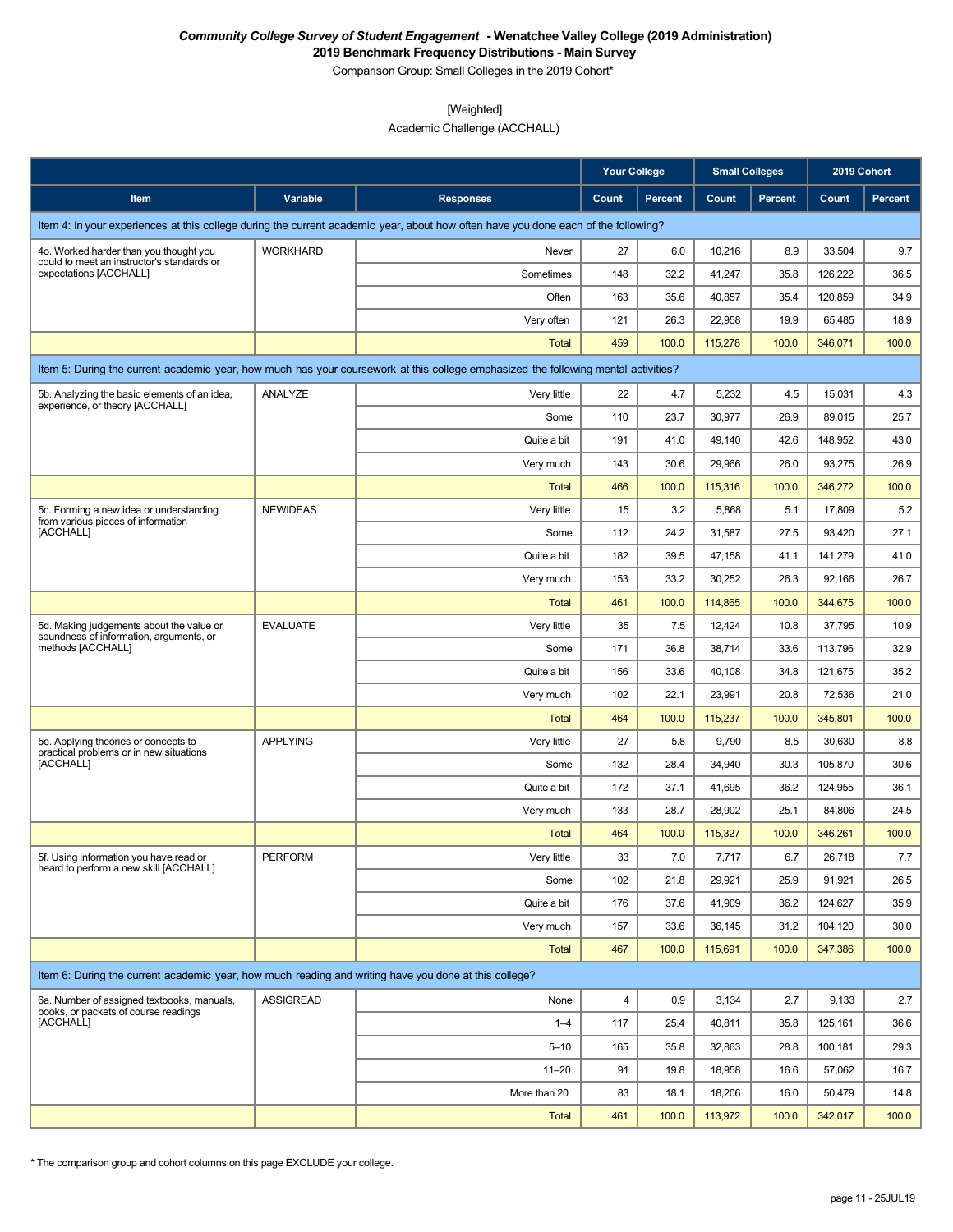**2019 Benchmark Frequency Distributions - Main Survey** Comparison Group: Small Colleges in the 2019 Cohort\*

[Weighted]

Academic Challenge (ACCHALL)

|                                                                                                       |                    |                              | <b>Your College</b> |                | <b>Small Colleges</b> |                | 2019 Cohort |         |
|-------------------------------------------------------------------------------------------------------|--------------------|------------------------------|---------------------|----------------|-----------------------|----------------|-------------|---------|
| <b>Item</b>                                                                                           | Variable           | <b>Responses</b>             | Count               | <b>Percent</b> | Count                 | <b>Percent</b> | Count       | Percent |
| Item 6: During the current academic year, how much reading and writing have you done at this college? |                    |                              |                     |                |                       |                |             |         |
| 6c. Number of written papers or reports of<br>any length [ACCHALL]                                    | <b>NUMPAPRRPTS</b> | None                         | 34                  | 7.4            | 12,715                | 11.1           | 35,850      | 10.4    |
|                                                                                                       |                    | $1 - 4$                      | 104                 | 22.5           | 36,996                | 32.3           | 109,533     | 31.9    |
|                                                                                                       |                    | $5 - 10$                     | 124                 | 26.7           | 34,850                | 30.5           | 108,568     | 31.6    |
|                                                                                                       |                    | $11 - 20$                    | 118                 | 25.5           | 19,200                | 16.8           | 58.145      | 16.9    |
|                                                                                                       |                    | More than 20                 | 83                  | 17.9           | 10,664                | 9.3            | 31,235      | 9.1     |
|                                                                                                       |                    | Total                        | 464                 | 100.0          | 114,424               | 100.0          | 343,332     | 100.0   |
| Item 7                                                                                                |                    |                              |                     |                |                       |                |             |         |
| 7. Mark the response that best represents<br>the extent to which your examinations during             | CHALNGXAM          | Extremely easy               | $\overline{2}$      | 0.5            | 1.026                 | 0.9            | 3.074       | 0.9     |
| the current academic year have challenged<br>you to do your best work at this college                 |                    | (2)                          | 8                   | 1.7            | 2,192                 | 2.0            | 6.868       | 2.1     |
| [ACCHALL]                                                                                             |                    | (3)                          | 23                  | 5.1            | 7,033                 | 6.5            | 21,983      | 6.7     |
|                                                                                                       |                    | (4)                          | 94                  | 21.0           | 28,229                | 25.9           | 86.072      | 26.3    |
|                                                                                                       |                    | (5)                          | 159                 | 35.6           | 36,626                | 33.6           | 112,149     | 34.3    |
|                                                                                                       |                    | (6)                          | 111                 | 24.9           | 22,598                | 20.7           | 66,038      | 20.2    |
|                                                                                                       |                    | <b>Extremely challenging</b> | 50                  | 11.2           | 11,310                | 10.4           | 30,493      | 9.3     |
|                                                                                                       |                    | <b>Total</b>                 | 447                 | 100.0          | 109,015               | 100.0          | 326,678     | 100.0   |
| Item 9: How much does this college emphasize the following?                                           |                    |                              |                     |                |                       |                |             |         |
| 9a. Encouraging you to spend significant<br>amounts of time studying [ACCHALL]                        | <b>ENVSCHOL</b>    | Very little                  | 16                  | 3.4            | 4,336                 | 3.8            | 13,331      | 3.9     |
|                                                                                                       |                    | Some                         | 83                  | 17.8           | 24,648                | 21.5           | 73,688      | 21.4    |
|                                                                                                       |                    | Quite a bit                  | 196                 | 42.3           | 48,117                | 41.9           | 145,494     | 42.2    |
|                                                                                                       |                    | Very much                    | 169                 | 36.5           | 37,679                | 32.8           | 111,874     | 32.5    |
|                                                                                                       |                    | <b>Total</b>                 | 463                 | 100.0          | 114,780               | 100.0          | 344,387     | 100.0   |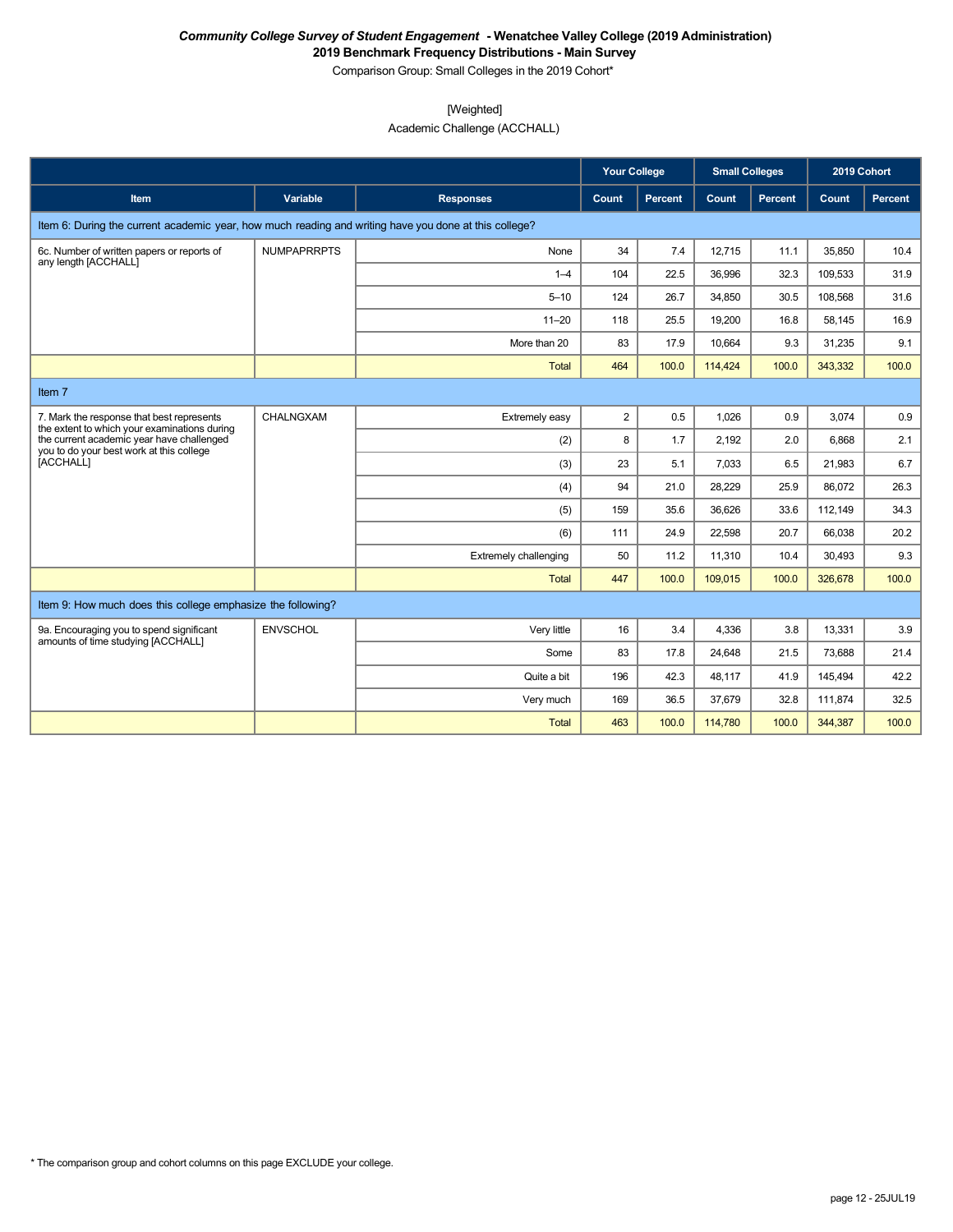Comparison Group: Small Colleges in the 2019 Cohort\*

[Weighted] Student-Faculty Interaction (STUFAC)



\* The comparison group and cohort bars on this page INCLUDE your college.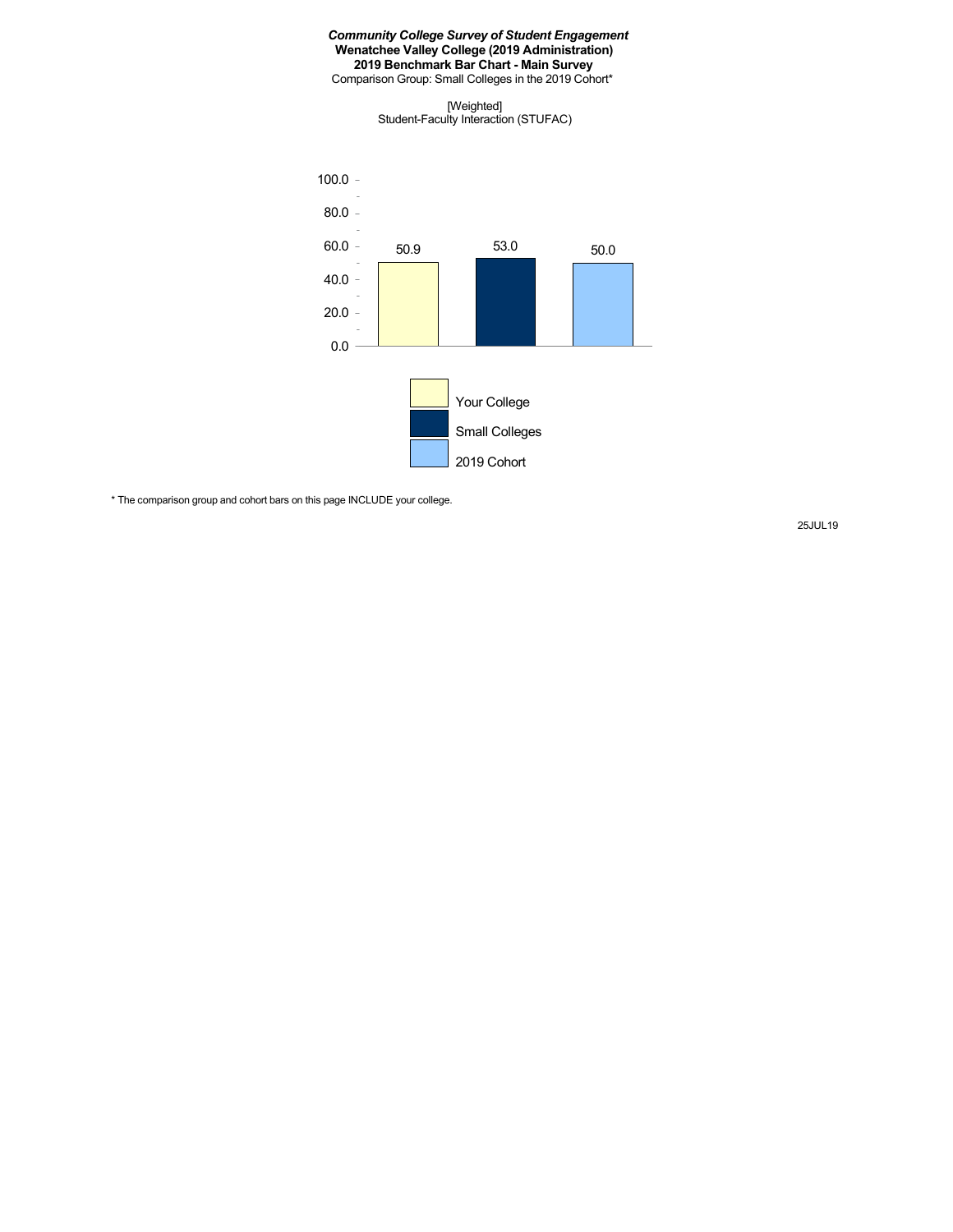Comparison Group: Small Colleges in the 2019 Cohort\*

## [Weighted]

Student-Faculty Interaction (STUFAC)

|                                                                                                                                    |                 | Your<br>College | <b>Small Colleges</b> |                         | 2019 Cohort |                         |  |  |  |  |
|------------------------------------------------------------------------------------------------------------------------------------|-----------------|-----------------|-----------------------|-------------------------|-------------|-------------------------|--|--|--|--|
| <b>Item</b>                                                                                                                        | Variable        | <b>Mean</b>     | <b>Mean</b>           | <b>Effect</b><br>Size** | <b>Mean</b> | <b>Effect</b><br>Size** |  |  |  |  |
| Item 4: In your experiences at this college during the current academic year, about how often have you done each of the following? |                 |                 |                       |                         |             |                         |  |  |  |  |
| 1 = Never, $2$ = Sometimes, $3$ = Often, $4$ = Very often                                                                          |                 |                 |                       |                         |             |                         |  |  |  |  |
| 4. Used e-mail to communicate with an instructor [STUFAC]                                                                          | <b>EMAIL</b>    | 2.95            | 3.02                  |                         | 2.99        |                         |  |  |  |  |
| 4k. Discussed grades or assignments with an instructor [STUFAC]                                                                    | <b>FACGRADE</b> | 2.65            | 2.72                  |                         | 2.65        |                         |  |  |  |  |
| 4I. Talked about career plans with an instructor or advisor [STUFAC]                                                               | <b>FACPLANS</b> | 2.34            | 2.33                  |                         | 2.24        |                         |  |  |  |  |
| 4m. Discussed ideas from your readings or classes with instructors outside of<br>class [STUFAC]                                    | <b>FACIDEAS</b> | 1.88            | 1.89                  |                         | 1.83        |                         |  |  |  |  |
| 4n. Received prompt feedback (written or oral) from instructors on your<br>performance [STUFAC]                                    | <b>FACFEED</b>  | 2.80            | 2.82                  |                         | 2.80        |                         |  |  |  |  |
| 4p. Worked with instructors on activities other than coursework [STUFAC]                                                           | <b>FACOTH</b>   | 1.55            | 1.59                  |                         | 1.51        |                         |  |  |  |  |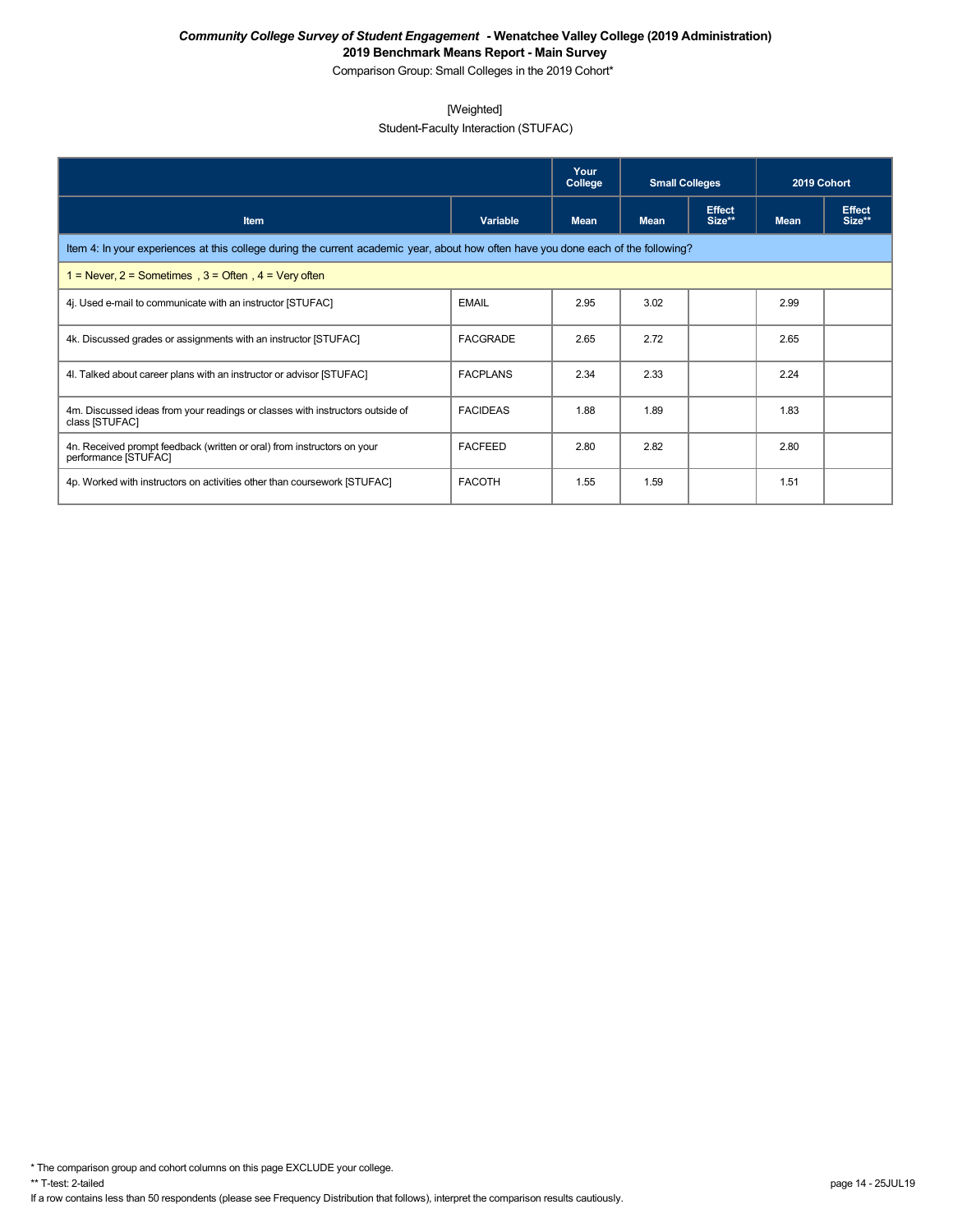Comparison Group: Small Colleges in the 2019 Cohort\*

[Weighted]

Student-Faculty Interaction (STUFAC)

|                                                                                        |                 |                                                                                                                                    | <b>Your College</b> |                | <b>Small Colleges</b> |                | 2019 Cohort |                |
|----------------------------------------------------------------------------------------|-----------------|------------------------------------------------------------------------------------------------------------------------------------|---------------------|----------------|-----------------------|----------------|-------------|----------------|
| Item                                                                                   | Variable        | <b>Responses</b>                                                                                                                   | Count               | <b>Percent</b> | Count                 | <b>Percent</b> | Count       | <b>Percent</b> |
|                                                                                        |                 | Item 4: In your experiences at this college during the current academic year, about how often have you done each of the following? |                     |                |                       |                |             |                |
| 4j. Used e-mail to communicate with an<br>instructor [STUFAC]                          | <b>EMAIL</b>    | Never                                                                                                                              | 16                  | 3.5            | 6,169                 | 5.4            | 18,283      | 5.3            |
|                                                                                        |                 | Sometimes                                                                                                                          | 132                 | 28.6           | 29,125                | 25.3           | 93,395      | 27.0           |
|                                                                                        |                 | Often                                                                                                                              | 170                 | 36.8           | 35,734                | 31.1           | 108,614     | 31.5           |
|                                                                                        |                 | Very often                                                                                                                         | 144                 | 31.1           | 43,977                | 38.2           | 125,026     | 36.2           |
|                                                                                        |                 | Total                                                                                                                              | 462                 | 100.0          | 115,006               | 100.0          | 345,318     | 100.0          |
| 4k. Discussed grades or assignments with<br>an instructor [STUFAC]                     | <b>FACGRADE</b> | Never                                                                                                                              | 28                  | 6.0            | 8,723                 | 7.6            | 31,135      | 9.0            |
|                                                                                        |                 | Sometimes                                                                                                                          | 201                 | 43.2           | 42,247                | 36.6           | 133,015     | 38.4           |
|                                                                                        |                 | Often                                                                                                                              | 145                 | 31.1           | 37,490                | 32.5           | 108,057     | 31.2           |
|                                                                                        |                 | Very often                                                                                                                         | 92                  | 19.7           | 26,931                | 23.3           | 74,284      | 21.4           |
|                                                                                        |                 | Total                                                                                                                              | 466                 | 100.0          | 115,392               | 100.0          | 346,491     | 100.0          |
| 4I. Talked about career plans with an<br>instructor or advisor [STUFAC]                | <b>FACPLANS</b> | Never                                                                                                                              | 87                  | 19.1           | 23,159                | 20.2           | 80,885      | 23.4           |
|                                                                                        |                 | Sometimes                                                                                                                          | 194                 | 42.4           | 47,197                | 41.1           | 144,818     | 42.0           |
|                                                                                        |                 | Often                                                                                                                              | 112                 | 24.3           | 27,567                | 24.0           | 75,375      | 21.8           |
|                                                                                        |                 | Very often                                                                                                                         | 65                  | 14.2           | 16,979                | 14.8           | 44,057      | 12.8           |
|                                                                                        |                 | Total                                                                                                                              | 458                 | 100.0          | 114,902               | 100.0          | 345,135     | 100.0          |
| 4m. Discussed ideas from your readings or<br>classes with instructors outside of class | <b>FACIDEAS</b> | Never                                                                                                                              | 183                 | 39.6           | 46,203                | 40.3           | 151,071     | 43.9           |
| [STUFAC]                                                                               |                 | Sometimes                                                                                                                          | 179                 | 38.8           | 43,298                | 37.8           | 124,616     | 36.2           |
|                                                                                        |                 | Often                                                                                                                              | 72                  | 15.5           | 16,676                | 14.5           | 45,838      | 13.3           |
|                                                                                        |                 | Very often                                                                                                                         | 28                  | 6.1            | 8,469                 | 7.4            | 22,610      | 6.6            |
|                                                                                        |                 | <b>Total</b>                                                                                                                       | 462                 | 100.0          | 114,646               | 100.0          | 344,135     | 100.0          |
| 4n. Received prompt feedback (written or<br>oral) from instructors on your performance | <b>FACFEED</b>  | Never                                                                                                                              | 24                  | 5.2            | 7,002                 | 6.1            | 22,952      | 6.6            |
| [STUFAC]                                                                               |                 | Sometimes                                                                                                                          | 150                 | 32.6           | 34,450                | 29.9           | 105,378     | 30.5           |
|                                                                                        |                 | Often                                                                                                                              | 182                 | 39.5           | 45,428                | 39.5           | 135,333     | 39.2           |
|                                                                                        |                 | Very often                                                                                                                         | 105                 | 22.7           | 28,196                | 24.5           | 81,585      | 23.6           |
|                                                                                        |                 | <b>Total</b>                                                                                                                       | 461                 | 100.0          | 115,075               | 100.0          | 345,248     | 100.0          |
| 4p. Worked with instructors on activities<br>other than coursework [STUFAC]            | <b>FACOTH</b>   | Never                                                                                                                              | 294                 | 63.5           | 69,075                | 60.5           | 222,824     | 65.1           |
|                                                                                        |                 | Sometimes                                                                                                                          | 101                 | 21.8           | 28,569                | 25.0           | 77,668      | 22.7           |
|                                                                                        |                 | Often                                                                                                                              | 51                  | 11.0           | 11,332                | 9.9            | 28,925      | 8.4            |
|                                                                                        |                 | Very often                                                                                                                         | 17                  | 3.6            | 5,245                 | 4.6            | 13,020      | 3.8            |
|                                                                                        |                 | <b>Total</b>                                                                                                                       | 462                 | 100.0          | 114,221               | 100.0          | 342,438     | 100.0          |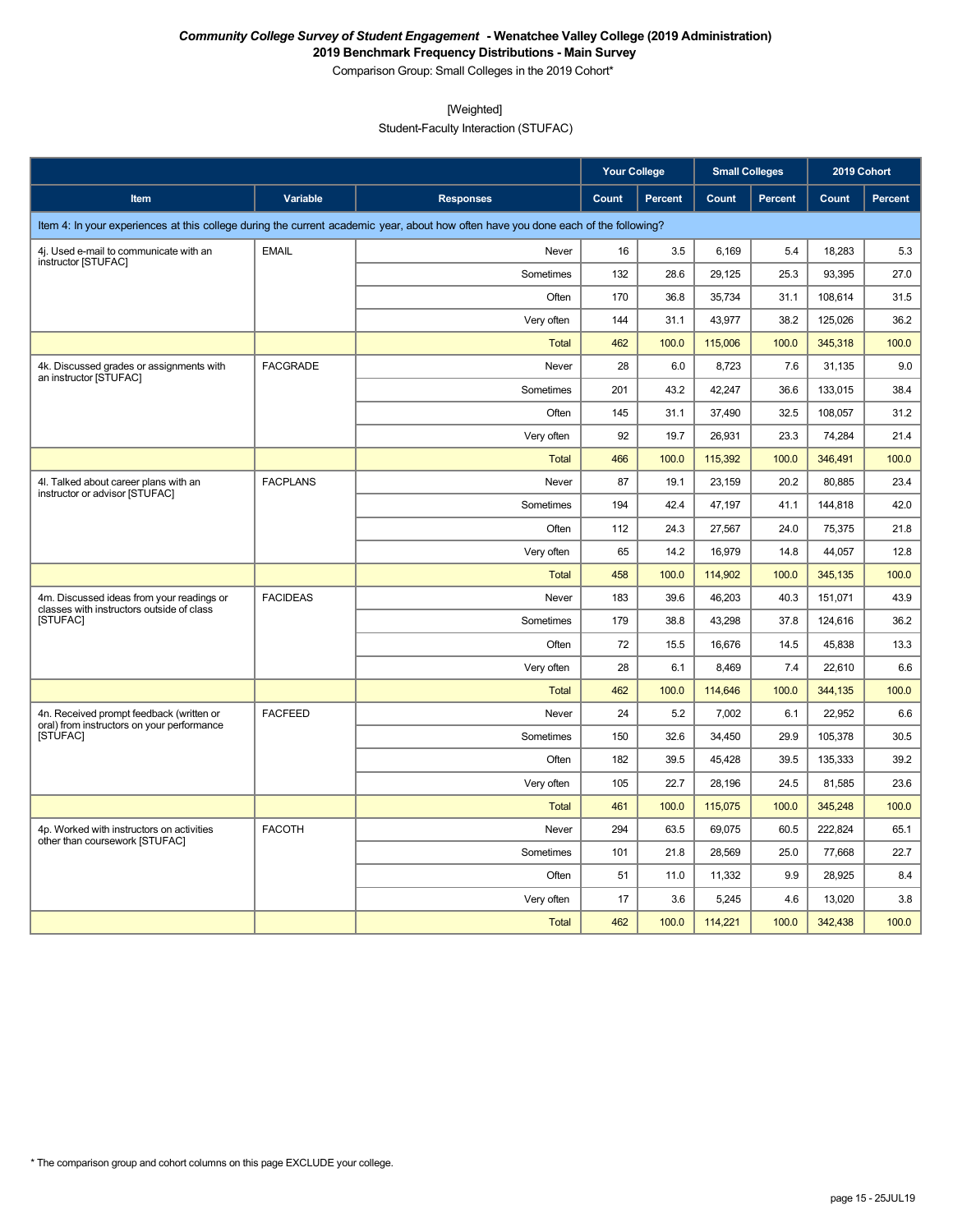Comparison Group: Small Colleges in the 2019 Cohort\*

[Weighted] Support for Learners (SUPPORT)



\* The comparison group and cohort bars on this page INCLUDE your college.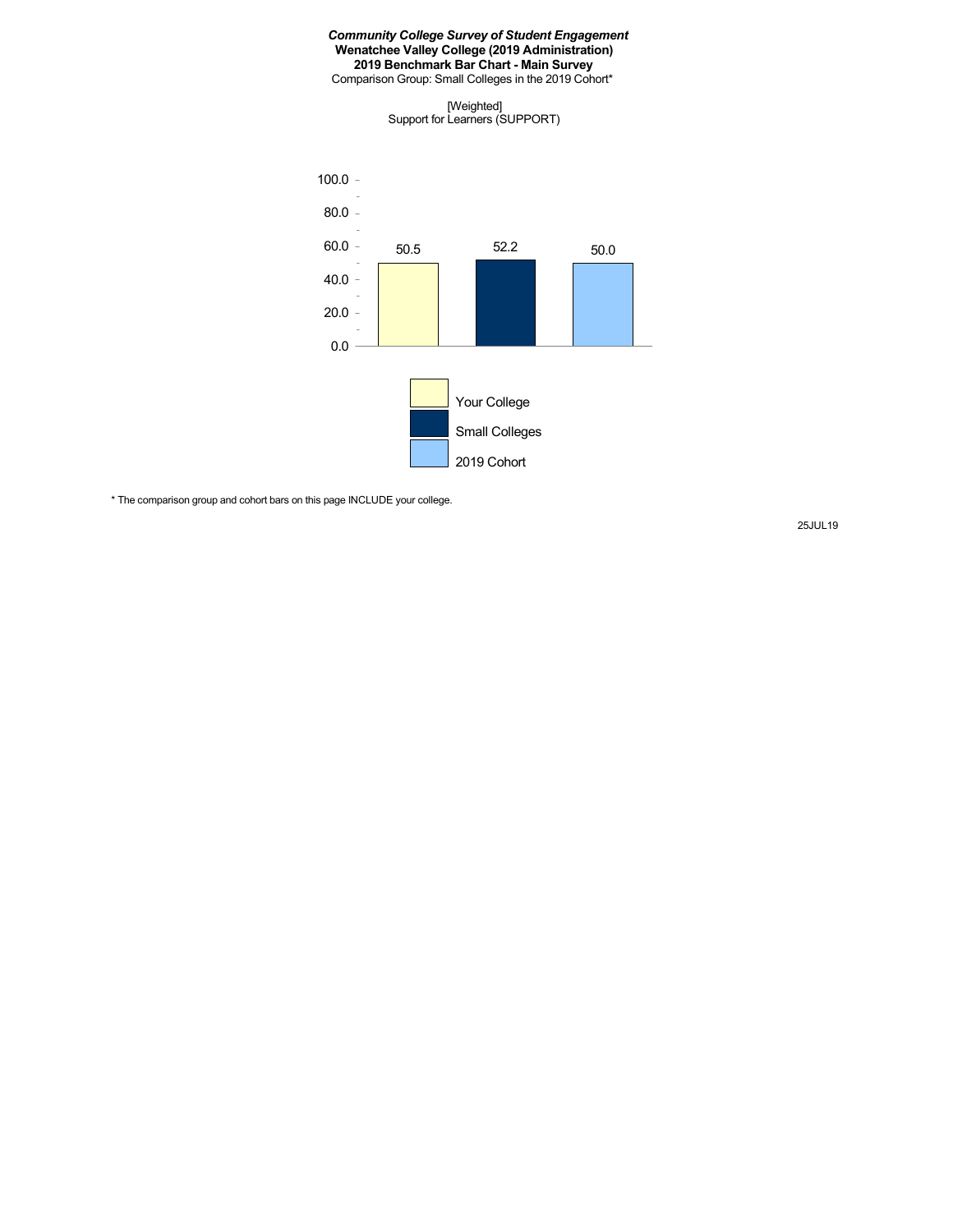Comparison Group: Small Colleges in the 2019 Cohort\*

## [Weighted]

Support for Learners (SUPPORT)

|                                                                                                                       |                  | Your<br>College | <b>Small Colleges</b> |                         | 2019 Cohort |                         |
|-----------------------------------------------------------------------------------------------------------------------|------------------|-----------------|-----------------------|-------------------------|-------------|-------------------------|
| <b>Item</b>                                                                                                           | Variable         | <b>Mean</b>     | <b>Mean</b>           | <b>Effect</b><br>Size** | <b>Mean</b> | <b>Effect</b><br>Size** |
| Item 9: How much does this college emphasize the following?                                                           |                  |                 |                       |                         |             |                         |
| 1 = Very little, $2 =$ Some, $3 =$ Quite a bit, $4 =$ Very much                                                       |                  |                 |                       |                         |             |                         |
| 9b. Providing the support you need to help you succeed at this college<br><b>ISUPPORTI</b>                            | <b>ENVSUPRT</b>  | 3.09            | 3.10                  |                         | 3.07        |                         |
| 9c. Encouraging contact among students from different economic, social, and<br>racial or ethnic backgrounds [SUPPORT] | <b>ENVDIVRS</b>  | 2.80            | 2.66                  |                         | 2.67        |                         |
| 9d. Helping you cope with your non-academic responsibilities (work, family, etc.)<br><b>ISUPPORTI</b>                 | <b>ENVNACAD</b>  | 2.06            | 2.12                  |                         | 2.06        |                         |
| 9e. Providing the support you need to thrive socially [SUPPORT]                                                       | <b>ENVSOCAL</b>  | 2.22            | 2.33                  |                         | 2.26        |                         |
| 9f. Providing the financial support you need to afford your education<br><b>ISUPPORTI</b>                             | <b>FINSUPP</b>   | 2.65            | 2.65                  |                         | 2.58        |                         |
| Item 12.1: How often have you used the following services during the current academic year?                           |                  |                 |                       |                         |             |                         |
| $0 =$ Never, $1 = 1$ time, $2 = 2-4$ times, $3 = 5$ or more times                                                     |                  |                 |                       |                         |             |                         |
| 12.1a. Academic advising/planning [SUPPORT]                                                                           | <b>FREQACAD</b>  | 1.54            | 1.63                  |                         | 1.58        |                         |
| 12.1b. Career counseling [SUPPORT]                                                                                    | <b>FREQCACOU</b> | 0.55            | 0.60                  |                         | 0.61        |                         |